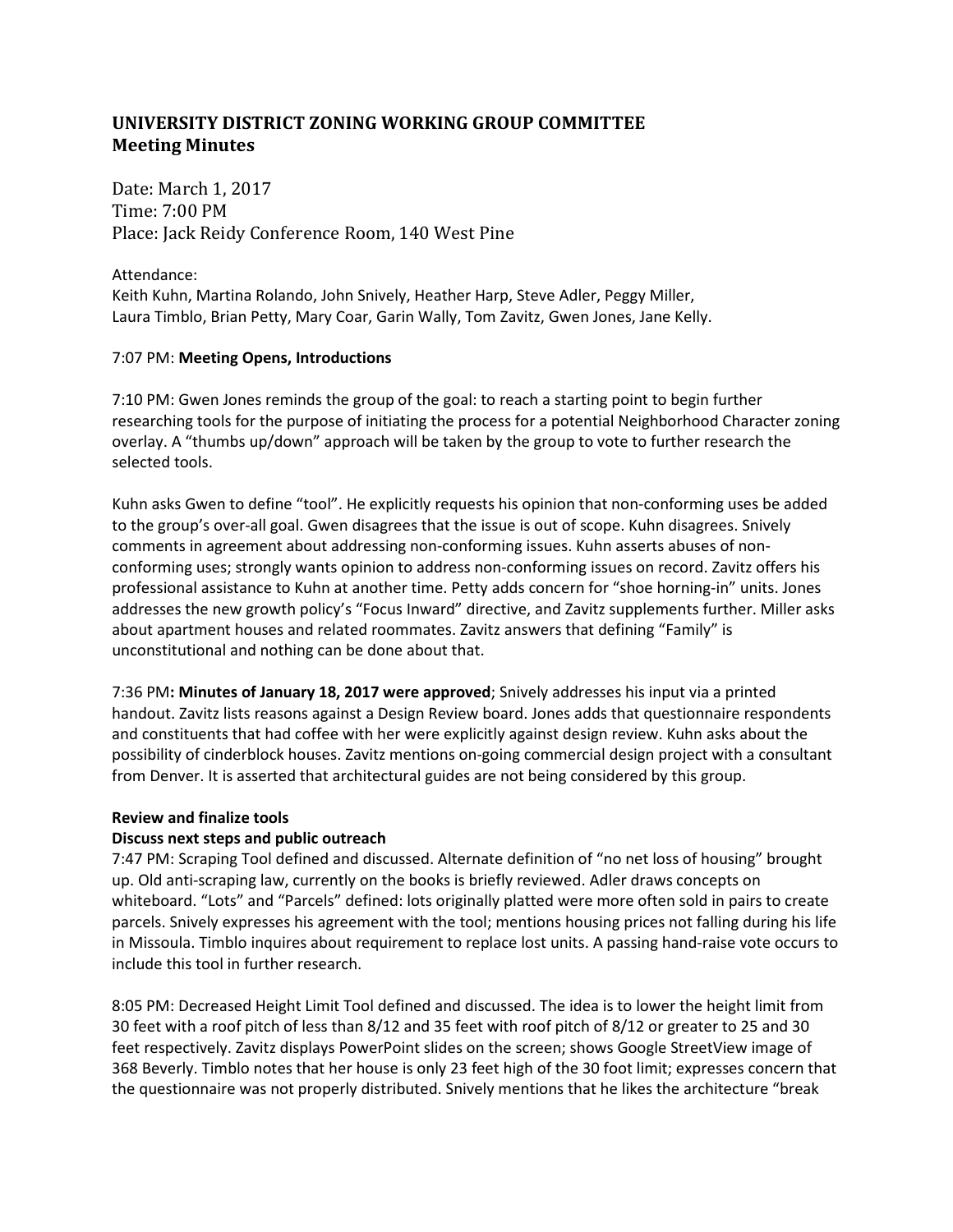up" of the Timblo residence as it has developed. Addler diagrams "bulk by unbroken surface"; mentions the principle that "'Difficult' may force [architects] to be *more* creative". Hand-raise vote passes to include this tool.

Kuhn adds that this tool does not solve the problem.

8:XX PM: Side-Street Setbacks defined and discussed. Zavitz explains historic setback patterns; proposes 15 foot street-side setbacks, and/or 50% of height, on corner lots. Additionally, the concept of "articulated side street wall" was discussed and added as something to be researched and possibly made part of any new side-street setback rule; an articulated wall is a wall with variation in depth, as opposed to a solid plane. Show of hands passes the tool.

8:50 PM: Required Consultation for Construction within the Historic District discussed. Gwen describes the historic district. If a house is not on the Historic Register but in the district and is externally remodeled or constructed, the owner is required to seek consultation for education purposes only and does not have to act on the given advice. Hand-raise passes this tool forward.

8:55 PM: Lot Coverage & Floor Area Ratio (FAR) defined and discussed by Zavitz. Each method is insufficient alone, but in combination it may address the group's goal. Concern is expressed that it is a complex idea when compared to the other, more simple proposed tools, and that it may be confusing for the average person to understand. Adler, an architect, and Snively disagree. Jones pitches a graduated setback approach to address the drawbacks of the Coverage-FAR tool on extremely large lots. Hand-raise vote passes this tool with the explicitly mentioned caveat that the option is for "keeping it on the table as a backup".

### **No non-agenda items or public comment**

9:16 PM: Jones reviews the list of approved tools and asks for more comment. Seeing none, she closes the meeting.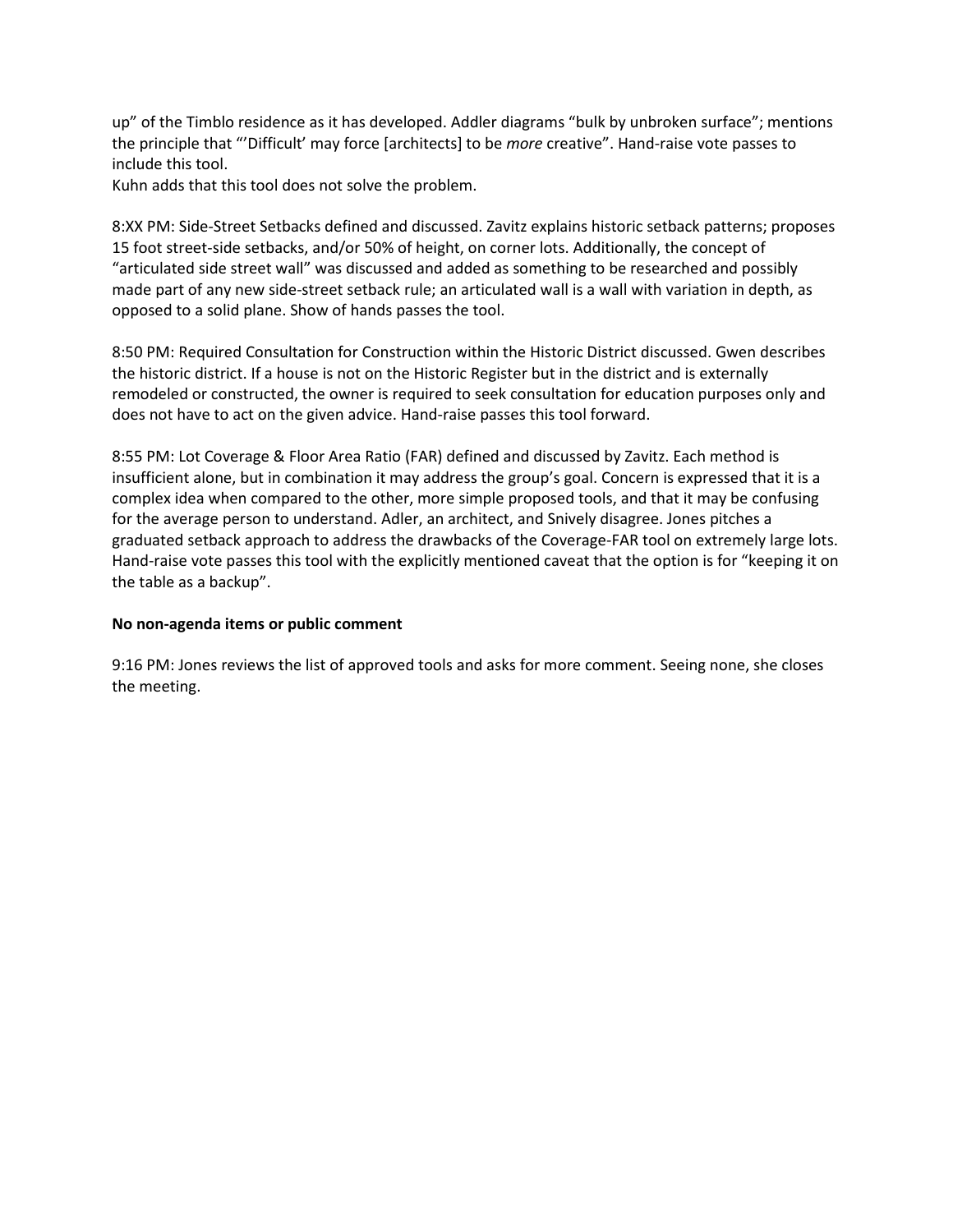University District Working Group Mission Statement:

To fulfill the mandate of the Growth Policy by articulating and promoting neighborhood character through appreciating the University Neighborhood's history while allowing for mindful growth and change. The neighborhood will ensure the future of its unique character, personality and feel by positively influencing housing size and proportionality relative to lot size.